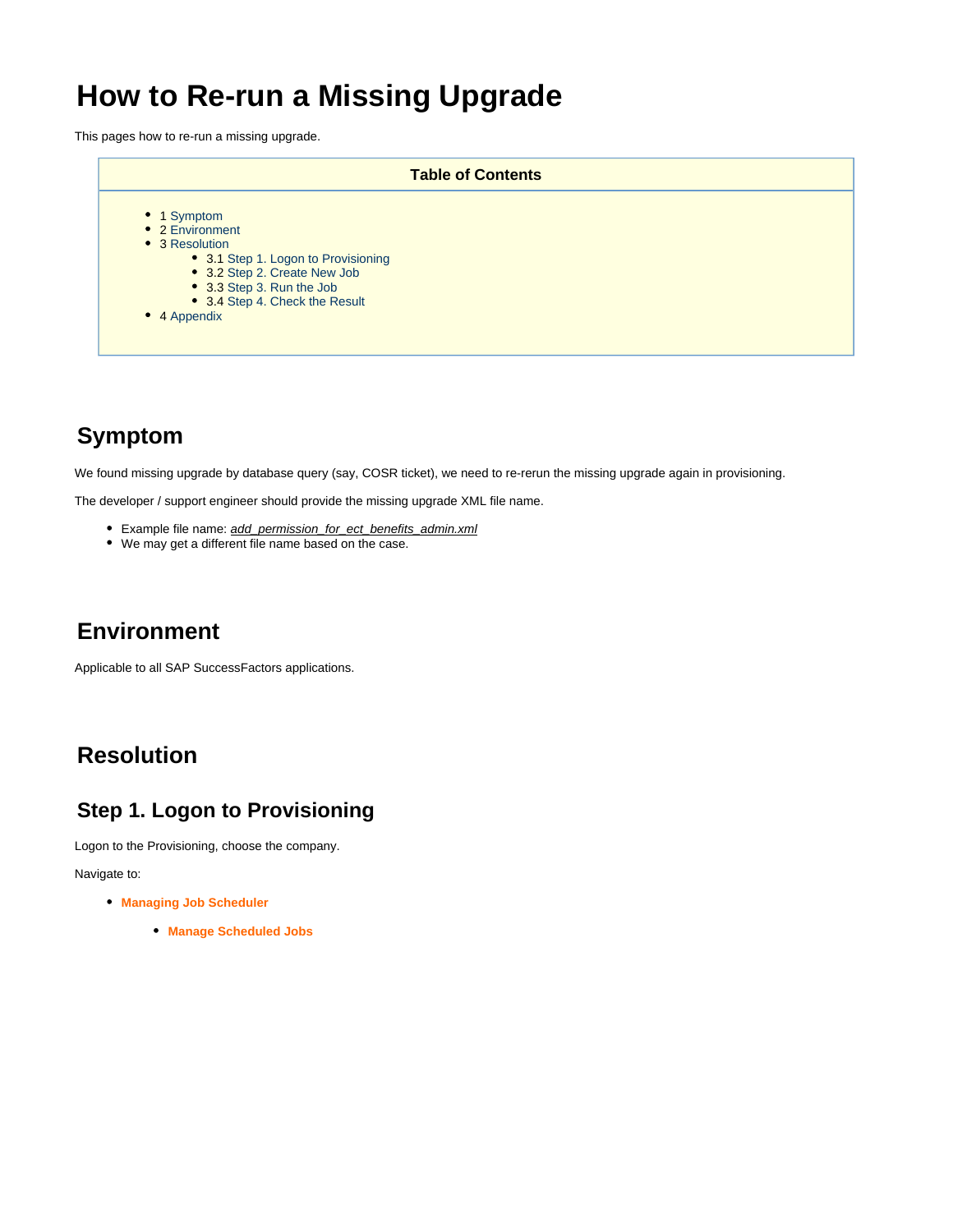## **Managing Job Scheduler** b Manage Scheduled Jobs **Monitor Jobs** Managing PGP Keys **Send to Server Report Transfer Settings** • API Debug Logs SFWebService Debug Log **SFAPI Debug Log** OData API Debug Log

#### <span id="page-1-0"></span>**Step 2. Create New Job**

In the **Manage Scheduled Jobs**,

Click the link: **Create New Job**

|                    | SuccessFactors Business Execution Suite™ PROVISIONING                                         |                             |                                                                         |                                      |                                      |                                               |                                             |
|--------------------|-----------------------------------------------------------------------------------------------|-----------------------------|-------------------------------------------------------------------------|--------------------------------------|--------------------------------------|-----------------------------------------------|---------------------------------------------|
| Companies          | Companies                                                                                     |                             |                                                                         |                                      |                                      |                                               |                                             |
|                    | Company<br><b>New</b><br><b>Details</b><br>Company                                            | Clone<br>Company<br>Reports | Operations/Maintenance                                                  | Manage<br><b>SMB</b><br>Provisioners | SuccessStore                         | <b>Upgrade Center</b><br><b>Media Content</b> | <b>Upgrade Cent</b><br><b>Feature Confi</b> |
|                    | up to Company Listing<br><b>BizXTest</b>                                                      |                             | 0-9 A B C D E F G H I J K L M N O P Q R S T U V W X Y Z Others show all |                                      |                                      |                                               |                                             |
| SUCCESS<br>FACTORS | Manage Scheduled Jobs<br>Use this page to manage all import/Export jobs.<br>Managing PGP Keys |                             |                                                                         |                                      |                                      |                                               |                                             |
|                    | Scheduled Jobs<br>Create New Job Monitor Jobs                                                 |                             |                                                                         |                                      |                                      |                                               |                                             |
|                    | Job Type: All                                                                                 |                             |                                                                         | $\checkmark$                         | Job Name:                            | Prev 1 2 3 4 5 6 7 8 9 10 11                  |                                             |
|                    | timeSheetSubmit(17, 32)                                                                       | <b>Job Name</b>             |                                                                         | Submit Time Sheet Job                | <b>Job Type</b>                      |                                               | <b>Recurring?</b>                           |
|                    | timeSheetGenerate(17131)                                                                      |                             |                                                                         |                                      | Time Sheet Generate Working Time Job |                                               |                                             |
|                    | timeSheetImportExternalTimes(17130)                                                           |                             |                                                                         |                                      | Time Sheet Import External Times Job |                                               |                                             |
|                    | timeSheetSubmit(17112)                                                                        |                             |                                                                         | Submit Time Sheet Job                |                                      |                                               |                                             |
|                    | timeSheetGenerate(17111)                                                                      |                             |                                                                         |                                      | Time Sheet Generate Working Time Job |                                               |                                             |
|                    | timeSheetImportExternalTimes(17110)                                                           |                             |                                                                         |                                      | Time Sheet Import External Times Job |                                               |                                             |
|                    | timeSheetSubmit(17092)                                                                        |                             |                                                                         | Submit Time Sheet Job                |                                      |                                               |                                             |

In the **Create New Job** page, fill in the parameters:

- Job Name: (any text which can identify this job)
- Job Owner: (usually the system admin / super user)
- Job Type: **Company Schema Upgrade Job**
- Rerun Options: the xml file name, example: **add\_permission\_for\_ect\_benefits\_admin.xml**
- Occurrence: **Once**
- Click button: **Create Job**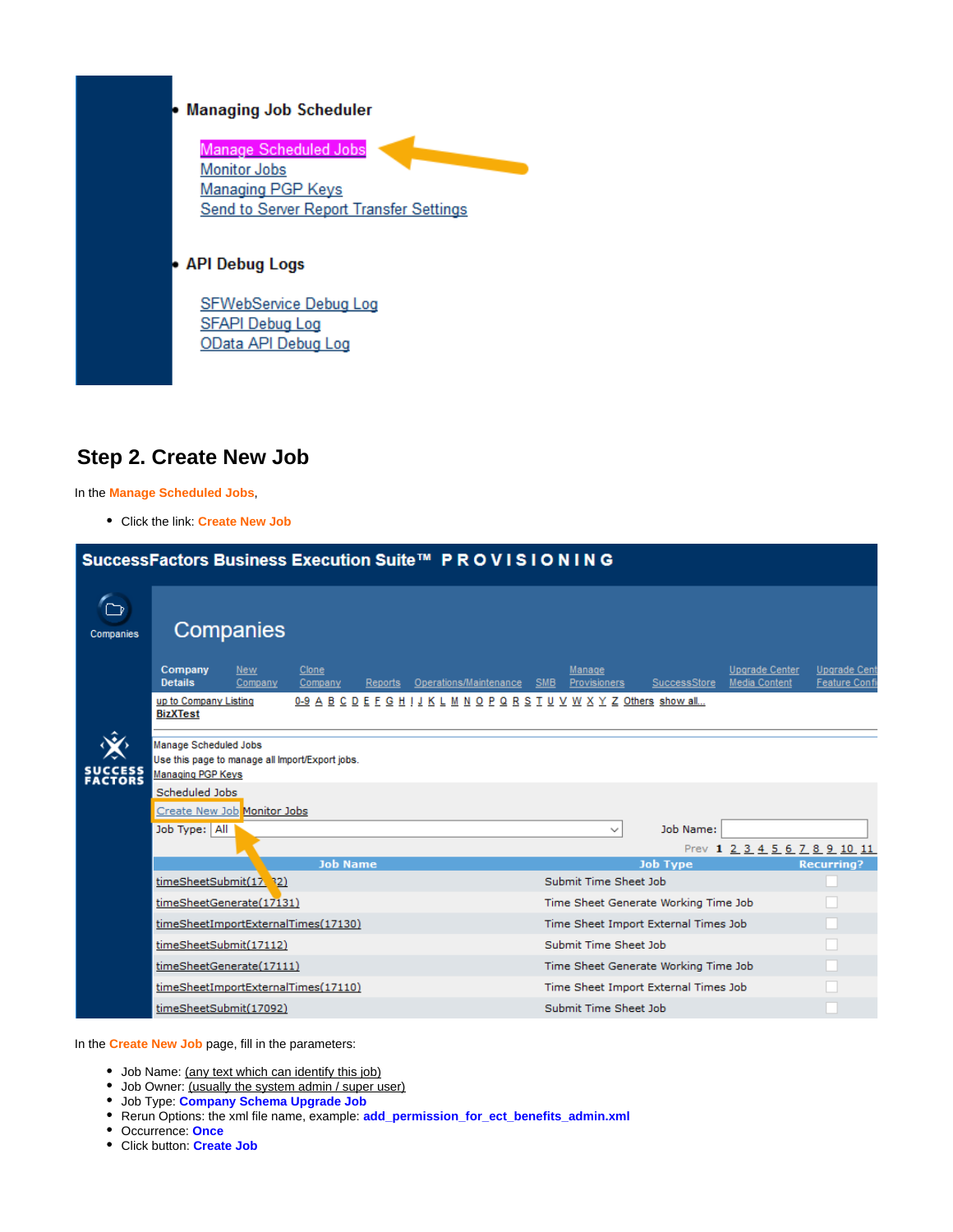|                    |                                                    | SuccessFactors Business Execution Suite™ PROVISIONING                                                                                                                                                                                                                  | logout                         |
|--------------------|----------------------------------------------------|------------------------------------------------------------------------------------------------------------------------------------------------------------------------------------------------------------------------------------------------------------------------|--------------------------------|
| ∕o<br>Companies    | Companies                                          |                                                                                                                                                                                                                                                                        |                                |
|                    | Company<br><b>New</b><br><b>Details</b><br>Company | Clone<br><b>Upgrade Center</b><br><b>Upgrade Center</b><br><b>Instance Sync</b><br>Manage<br>Search<br>Reports Operations/Maintenance SMB<br>SuccessStore<br><b>Media Content</b><br>Company<br>Provisioners<br><b>Feature Config</b><br>Index<br><b>Media Content</b> | <b>Application</b><br>Security |
|                    | up to Company Listing<br><b>BizXTest</b>           | <u>0-9 A B C D E F G H ! J K L M N O P Q R S T U V W X Y Z Others show all</u>                                                                                                                                                                                         |                                |
|                    | <b>Create New Job</b>                              |                                                                                                                                                                                                                                                                        |                                |
| SUCCESS<br>FACTORS |                                                    | Use this page to create a new job. Fields marked with * are required.                                                                                                                                                                                                  |                                |
|                    | <b>Job Definition</b>                              |                                                                                                                                                                                                                                                                        |                                |
|                    | * Job Name:                                        | upgrade-rerun-rbp-benefits-admin                                                                                                                                                                                                                                       |                                |
|                    | * Job Owner :                                      | admin pwd<br><b>C</b> Find User<br>The Job Owner will be used to authenticate all submitted jobs. They will also be the default user to receive E-mail notifications.                                                                                                  |                                |
|                    | * Job Type:                                        | Company Schema Upgrade Job<br>$\checkmark$                                                                                                                                                                                                                             |                                |
|                    | <b>Job Parameters:</b>                             | Rerun Options: add_permission_for_ect_be<br>The re-run file name, example:<br>Schedule Migrate Job:<br>add_permission_for_ect_benefits_admin.xml                                                                                                                       |                                |
|                    | <b>Job Occurrence &amp; Notification</b>           |                                                                                                                                                                                                                                                                        |                                |
|                    | <b>Occurrence:</b>                                 | $\circledcirc$ Once $\circlearrowright$ Recurring $\circlearrowright$ Dependant of<br>- Recurry & Pattern<br>O Daily<br>$\bigcirc$ Weekly<br>$\bigcirc$ Monthly                                                                                                        |                                |
|                    |                                                    | $\bigcirc$ Yearly                                                                                                                                                                                                                                                      |                                |
|                    | <b>Start Date:</b>                                 | Jobs are scheduled based on local time for this server which is currently: Mon May 22 17:13:28 PDT 2017<br>Time: $\vert$ Hour $\vert \vee \vert$<br>Minute $\sim$<br>$AM \vee$                                                                                         |                                |
|                    | <b>Additional E-mail</b><br><b>Recipients:</b>     | Enter additional E-mail addresses, separated by commas, for all the users who want to receive the notifications.                                                                                                                                                       |                                |
|                    | Send E-mail when<br>job starts:                    | $\Box$                                                                                                                                                                                                                                                                 |                                |
|                    |                                                    | Create Job                                                                                                                                                                                                                                                             | Cancel                         |

## <span id="page-2-0"></span>**Step 3. Run the Job**

Come to **Manage Scheduled Jobs** page,

- Find the job we just created
- In the column **Actions**
- Click the **Select** button
- Click **Run it Now**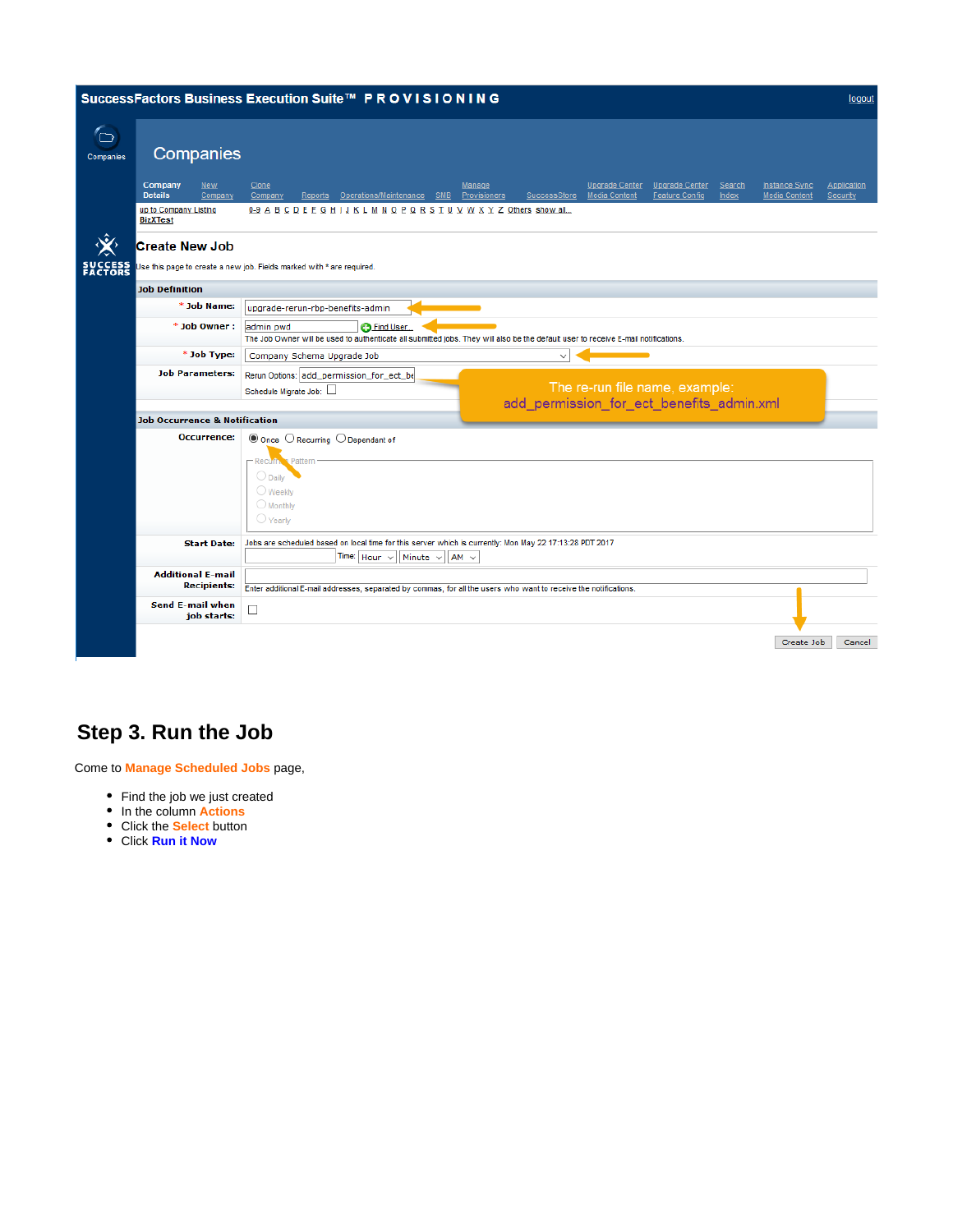|                           | up to Company Listing<br>0-9 A B C D E F G H I J K L M N O P Q R S T U V W X Y Z Others show all<br><b>BizXTest</b> |                                                |           |                   |                                                                 |                |
|---------------------------|---------------------------------------------------------------------------------------------------------------------|------------------------------------------------|-----------|-------------------|-----------------------------------------------------------------|----------------|
| <b>SUCCESS</b><br>FACTORS | Manage Scheduled Jobs<br>Use this page to manage all import/Export jobs.<br><b>Managing PGP Keys</b>                |                                                |           |                   |                                                                 |                |
|                           | Scheduled Jobs                                                                                                      |                                                |           |                   |                                                                 |                |
|                           | Create New Job Monitor Jobs                                                                                         |                                                |           |                   |                                                                 |                |
|                           | Job Type:<br>All                                                                                                    | $\checkmark$                                   | Job Name: |                   | Status:<br>All<br>$\checkmark$                                  | Refresh        |
|                           |                                                                                                                     |                                                |           |                   | Prev 1 2 3 4 5 6 7 8 9 10 11 12 13 14 15 16 17 18 19 20 21 Next |                |
|                           | <b>Job Name</b>                                                                                                     | <b>Job Type</b>                                |           | <b>Recurring?</b> | <b>Dependant</b><br><b>Status</b><br>$\alpha$ f                 | <b>Actions</b> |
|                           | upgrade-rerun-rbp-benefits-admin(17190)                                                                             | Company Schema Upgrade Job                     |           |                   | <b>Not</b><br>Submitted                                         | Select v       |
|                           | timeSheetSubmit(17132)                                                                                              | Submit Time Sheet Job                          |           |                   | Edit                                                            |                |
|                           | timeSheetGenerate(17131)                                                                                            | Time Sheet Generate Working Time<br><b>Job</b> |           |                   | <b>Submit</b>                                                   |                |
|                           | timeSheetImportExternalTimes(17130)                                                                                 | Time Sheet Import External Times<br>Job        |           |                   | <b>Run It Now</b>                                               |                |
|                           | timeSheetSubmit(17112)                                                                                              | Submit Time Sheet Job                          |           |                   | <b>Delete</b>                                                   |                |
|                           | timeSheetGenerate(17111)                                                                                            | Time Sheet Generate Working Time<br><b>Job</b> |           |                   | Submitted                                                       | Select v       |
|                           | timeSheetImportExternalTimes(17110)                                                                                 | Time Sheet Import External Times<br>Job        |           |                   | Submitted                                                       | Select v       |
|                           | timeSheetSubmit(17092)                                                                                              | Submit Time Sheet Job                          |           |                   | Submitted                                                       | Select ▼       |
|                           | timeSheetGenerate(17091)                                                                                            | Time Sheet Generate Working Time<br><b>Job</b> |           |                   | Submitted                                                       | Select ▼       |
|                           | timeSheetImportExternalTimes(17090)                                                                                 | Time Sheet Import External Times<br><b>Job</b> |           |                   | Submitted                                                       | Select ▼       |

## <span id="page-3-0"></span>**Step 4. Check the Result**

Come to **Monitor Jobs** page,

г

- Choose **Job Type**: **Company Schema Upgrade Job**
- Click button **Refresh**

In the job, we may find its **Status** is **In Progress**.

|                                           | up to Company Listing<br><b>BizXTest</b>                                                                      | 0-9 A B C D E F G H I J K L M N O P Q R S T U V W X Y Z Others show all |                    |                            |                       |                         |                |                                    |
|-------------------------------------------|---------------------------------------------------------------------------------------------------------------|-------------------------------------------------------------------------|--------------------|----------------------------|-----------------------|-------------------------|----------------|------------------------------------|
| $\hat{\mathbf{w}}$<br>◚<br><b>SUCCESS</b> | Manage Scheduled Jobs View Waiting Jobs<br><b>Ionitor Job</b><br>Use this page to monitor all jobs submitted. |                                                                         |                    |                            |                       |                         |                |                                    |
|                                           | Job Monitor                                                                                                   |                                                                         |                    |                            |                       |                         |                |                                    |
|                                           | Job Type:                                                                                                     | Status: All                                                             | $\checkmark$       | Submitted from: MM/DD/YYYY |                       | Limit:<br>to:           |                | Export<br>Refresh                  |
|                                           | Company Schema Upgrade Job                                                                                    |                                                                         |                    | MM/DD/YYYY                 |                       | 100                     |                |                                    |
|                                           | <b>Job Name</b>                                                                                               | <b>Job Type</b>                                                         | <b>Job Creator</b> | <b>Job Executor</b>        | <b>Status</b>         | <b>Submission Time</b>  | <b>Details</b> | <b>Error Code</b><br><b>Action</b> |
|                                           | upgrade-rerun-rbp-benefits-admin(17191)                                                                       | Company Schema Upgrade Job                                              | SFV4               | admin_lynn                 | In Progress           | 2017-05-22 17:23:04.551 | <b>Detail</b>  | Terminate                          |
|                                           | BizX Release trunk.882412(15090)                                                                              | Company Schema Upgrade Job                                              | v4admin            | v4admin                    | Complete <sup>1</sup> | 2015-11-25 21:00:35.822 | Detail         |                                    |
|                                           | BizX Release trunk.881729(15071)                                                                              | Company Schema Upgrade Job                                              | v4admin            | v4admin                    | Complet               | 2015-11-25 19:18:15.415 | Detail         |                                    |
|                                           | BizX Release trunk.881729(15050)                                                                              | Company Schema Upgrade Job                                              | v4admin            | v4admin                    | Completed             | 2015-11-25 13:04:54.407 | <b>Detail</b>  |                                    |
|                                           | BizX Release trunk.881531(15030)                                                                              | Company Schema Upgrade Job                                              | v4admin            | v4admin                    | Completed             | 2015-11-25 08:44:03.915 | Detail         |                                    |
|                                           | BizX Release trunk.881531(15010)                                                                              | Company Schema Upgrade Job                                              | v4admin            | v4admin                    | Completed             | 2015-11-24 23:11:39.667 | <b>Detail</b>  |                                    |
|                                           | BizX Release trunk.881329(14990)                                                                              | Company Schema Upgrade Job                                              | v4admin            | v4admin                    | Completed             | 2015-11-24 20:00:38.489 | Detail         |                                    |

#### After some time, its **Status** could be **Completed**:

|                                     | up to Company Listing<br><b>BizXTest</b>                                                                       | 0-9 A B C D E F G H I J K L M N O P Q R S T U V W X Y Z Others show all |                    |                            |               |                         |                |                   |               |
|-------------------------------------|----------------------------------------------------------------------------------------------------------------|-------------------------------------------------------------------------|--------------------|----------------------------|---------------|-------------------------|----------------|-------------------|---------------|
| $\infty$<br>↗<br>SUCCESS<br>FACTORS | Manage Scheduled Jobs View Waiting Jobs<br><b>Monitor Jobs</b><br>Use this page to monitor all jobs submitted. |                                                                         |                    |                            |               |                         |                |                   |               |
|                                     | Job Monitor                                                                                                    |                                                                         |                    |                            |               |                         |                |                   |               |
|                                     | Job Type:<br>Company Schema Upgrade Job                                                                        | Status: All                                                             |                    | Submitted from: MM/DD/YYYY | to:           | Limit:<br>100           |                | Refresh           | Export        |
|                                     |                                                                                                                |                                                                         | MM/DD/YYYY         |                            |               |                         |                |                   |               |
|                                     | <b>Job Name</b>                                                                                                | <b>Job Type</b>                                                         | <b>Job Creator</b> | <b>Job Executor</b>        | <b>Status</b> | <b>Submission Time</b>  | <b>Details</b> | <b>Error Code</b> | <b>Action</b> |
|                                     | upgrade-rerun-rbp-benefits-admin(17191)                                                                        | Company Schema Upgrade Job                                              | SFV4               | admin lynn                 | Completed     | 2017-05-22 17:23:04.551 | Detail         |                   |               |
|                                     | BizX Release trunk.882412(15090)                                                                               | Company Schema Upgrade Job                                              | v4admin            | v4admin                    | Complete      | 2015-11-25 21:00:35.822 | Detail         |                   |               |
|                                     | BizX Release trunk.881729(15071)                                                                               | Company Schema Upgrade Job                                              | v4admin            | v4admin                    | Complet.      | 2015-11-25 19:18:15.415 | Detail         |                   |               |
|                                     | BizX Release trunk.881729(15050)                                                                               | Company Schema Upgrade Job                                              | v4admin            | v4admin                    | Completed     | 2015-11-25 13:04:54.407 | Detail         |                   |               |
|                                     | BizX Release trunk.881531(15030)                                                                               | Company Schema Upgrade Job                                              | v4admin            | v4admin                    | Completed     | 2015-11-25 08:44:03.915 | Detail         |                   |               |
|                                     | BizX Release trunk.881531(15010)                                                                               | Company Schema Upgrade Job                                              | v4admin            | v4admin                    | Completed     | 2015-11-24 23:11:39.667 | Detail         |                   |               |
|                                     | BizX Release trunk.881329(14990)                                                                               | Company Schema Upgrade Job                                              | v4admin            | v4admin                    | Completed     | 2015-11-24 20:00:38.489 | Detail         |                   |               |